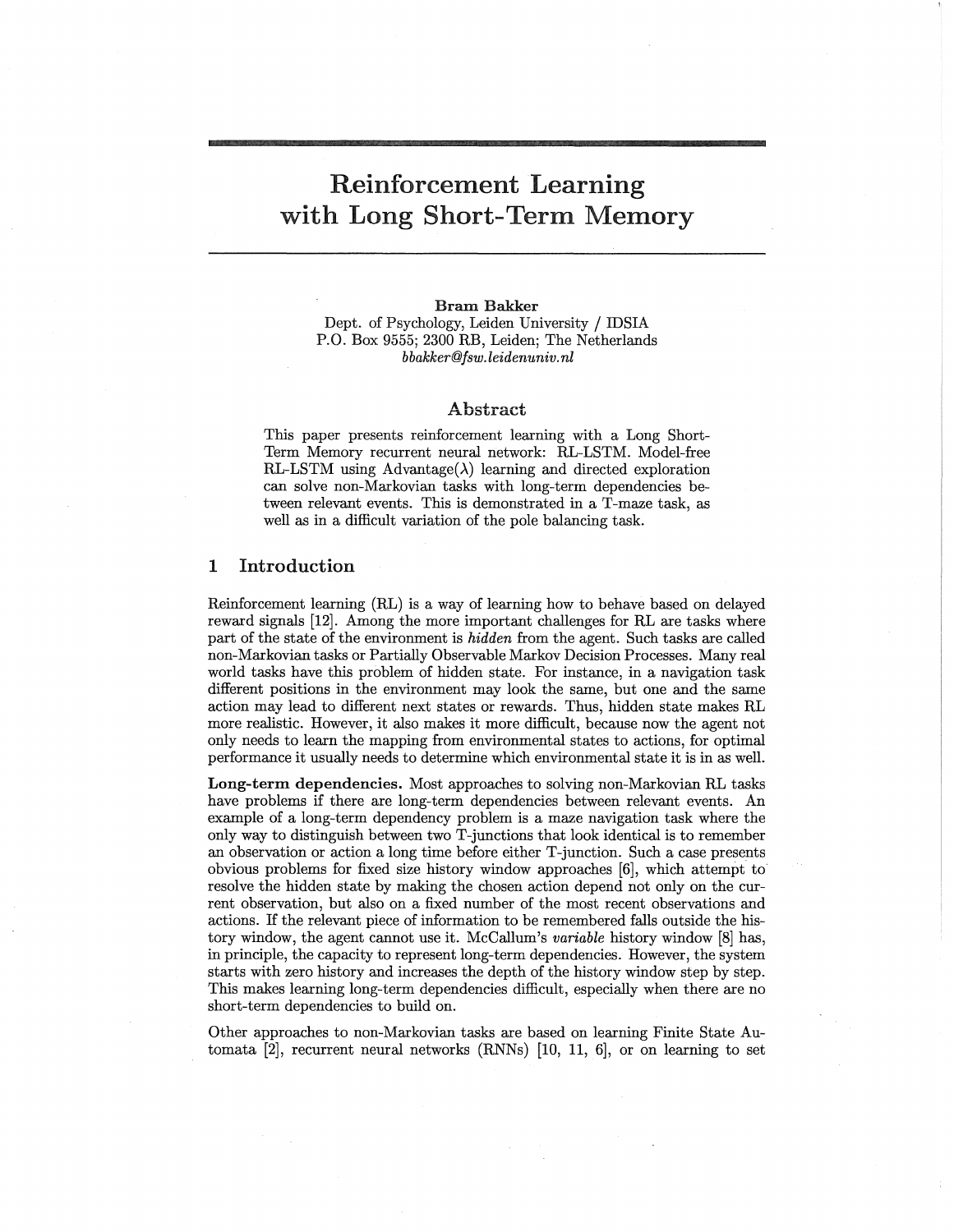memory bits [9]. Unlike history window approaches, they do not have to represent (possibly long) entire histories, but can in principle extract and represent just the relevant information for an arbitrary amount of time. However, *learning* to do that has proven difficult. The difficulty lies in discovering the correlation between a piece of information and the moment at which this information becomes relevant at a later time, given the distracting observations and actions between them. This difficulty can be viewed as an instance of the general problem of learning long-term dependencies in timeseries data. This paper uses one particular solution to this problem that has worked well in *supervised* timeseries learning tasks: Long Short-Term Memory (LSTM) [5, 3]. In this paper an LSTM recurrent neural network is used in conjunction with model-free RL, in the same spirit as the model-free RNN approaches of [10,6]. The next section describes LSTM. Section 3 presents LSTM's combination with reinforcement learning in a system called RL-LSTM. Section 4 contains simulation results on non-Markovian RL tasks with long-term dependencies. Section 5, finally, presents the general conclusions.

#### 2 LSTM

LSTM is a recently proposed recurrent neural network architecture, originally designed for supervised timeseries learning [5, 3]. It is based on an analysis of the problems that conventional recurrent neural network learning algorithms, e.g. backpropagation through time (BPTT) and real-time recurrent learning (RTRL), have when learning timeseries with long-term dependencies. These problems boil down to the problem that errors propagated back in time tend to either vanish or blow up (see [5]).

Memory cells. LSTM's solution to this problem is to enforce *constant* error flow in a number of specialized units, called Constant Error Carrousels (CECs). This actually corresponds to these CECs having linear activation functions which do not decay over time. In order to prevent the CECs from filling up with useless information from the timeseries, access to them is regulated using other specialized, multiplicative units, called input gates. Like the CECs, the input gates receive input. from the timeseries and the other units in the network, and they *learn* to open and close access to the CECs at appropriate moments. Access *from* the activations of the CECs to the output units (and possibly other units) of the network is regulated using multiplicative output gates. Similar to the input gates, the output gates learn when the time is right to send the information stored in the CECs to the output side of the network. A recent addition is forget gates [3], which learn to reset the activation of the CECs when the information stored in the CECs is no longer useful. The combination of a CEC with its associated input, output, and forget gate is called a memory cell. See figure 1b for a schematic of a memory cell. It is also possible for multiple CECs to be combined with only one input, output, and forget gate, in a so-called memory block.

Activation updates. More formally, the network's activations at each timestep *t* are computed as follows. A standard hidden unit's activation  $y<sup>h</sup>$ , output unit activation  $y^k$ , input gate activation  $y^{in}$ , output gate activation  $y^{out}$ , and forget gate activation  $y^{\varphi}$  is computed in the following standard way:

$$
y^{i}(t) = f_{i}(\sum_{m} w_{im}y^{m}(t-1))
$$
\n(1)

*:J*

where  $w_{im}$  is the weight of the connection from unit m to unit i. In this paper,  $f_i$ is the standard logistic sigmoid function for all units except output units, for which it is the identity function. The CEC activation  $s_{c_i}$ , or the "state" of memory cell v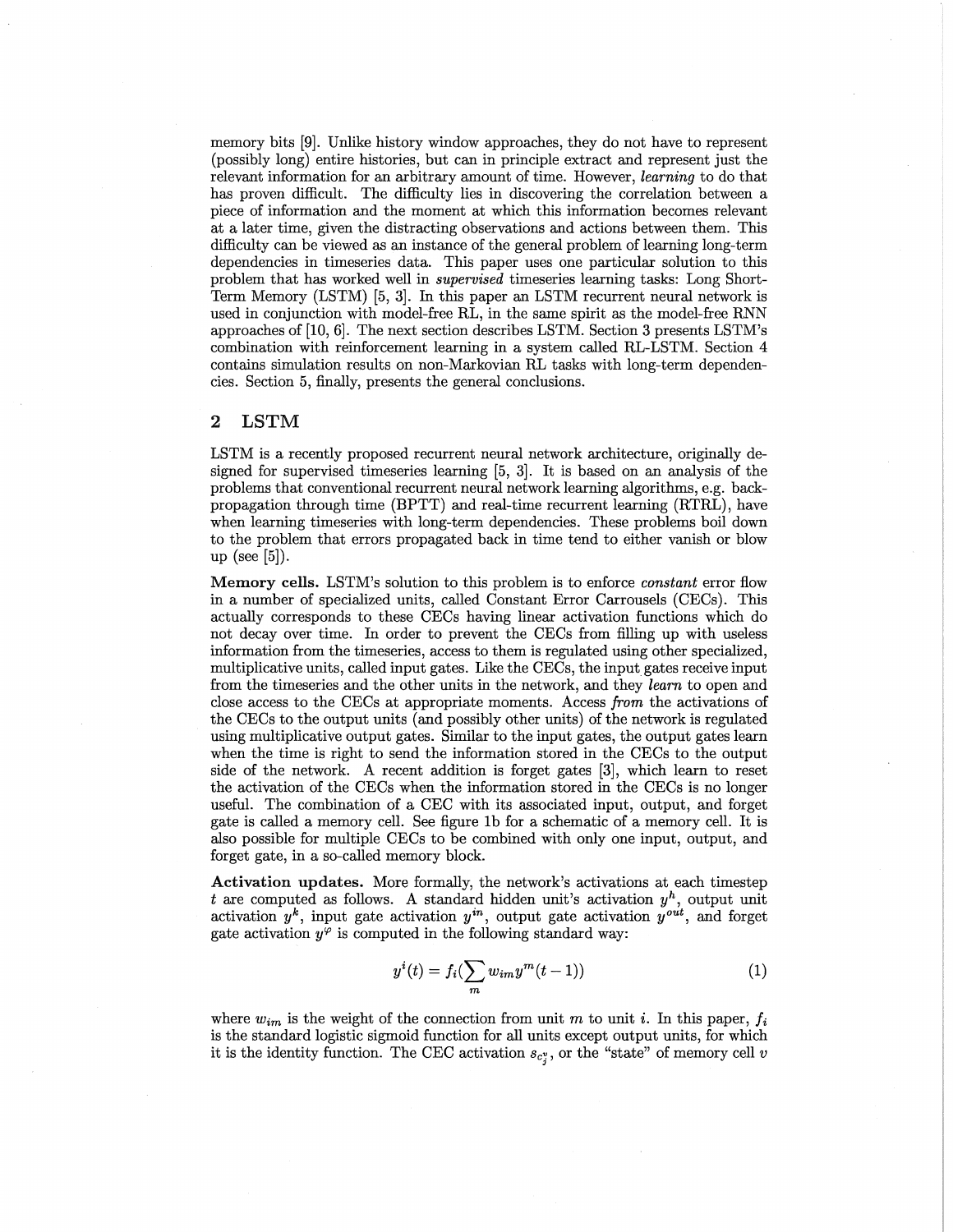

Figure 1: a. The general LSTM architecture used in this paper. Arrows indicate unidirectional, fully connected weights. The network's output units directly code for the Advantages of different actions. b. One memory cell.

in memory block  $j$ , is computed as follows:

$$
s_{c_j^v}(t) = y^{\varphi_j}(t) s_{c_j^v}(t-1) + y^{in_j}(t) g(\sum_m w_{c_j^v m} y^m(t-1))
$$
\n(2)

where g is a logistic sigmoid function scaled to the range  $[-2, 2]$ , and  $s_{c}$ <sup> $\!$ </sup> $(0) = 0$ . The memory cell's output  $y^{c_j}$  is calculated by

$$
y^{c_j^v}(t) = y^{out_j}(t)h(s_{c_j^v}(t))
$$
\n(3)

where h is a logistic sigmoid function scaled to the range  $[-1, 1]$ .

Learning. At some or all timesteps of the timeseries, the output units of the network may make prediction errors. Errors are propagated just one step back in time through all units other than the CECs, including the gates. However, errors are backpropagated through the CECs for an indefinite amount of time, using an efficient variation of RTRL [5, 3J. Weight updates are done at every timestep, which fits in nicely with the philosophy of online RL. The learning algorithm is adapted slightly for RL, as explained in the next section.

## 3 RL-LSTM

RNNs, such as LSTM, can be applied to RL tasks in various ways. One way is to let the RNN learn a model of the environment, which learns to predict observations and rewards, and in this way learns to infer the environmental state at each point [6, IIJ. LSTM's architecture would allow the predictions to depend on information from long ago. The model-based system could then learn the mapping from (inferred) environmental states to actions as in the Markovian case, using standard techniques such as  $Q$ -learning  $[6, 2]$ , or by backpropagating through the frozen model to the controller [IIJ. An alternative, model-free approach, and the one used here, is to use the RNN to directly approximate the value function of a reinforcement learning algorithm [10, 6]. The state of the environment is approximated by the current observation, which is the input to the network, together with the recurrent activations in the network, which represent the agent's history. One possible advantage of such a model-free approach over a model-based approach is that the system may learn to only resolve hidden state insofar as that is *useful* for obtaining higher rewards, rather than waste time and resources in trying to predict features of the environment that are irrelevant for obtaining rewards [6, 8].

Advantage learning. In this paper, the RL-LSTM network approximates the value function of Advantage learning [4], which was designed as, an improvement on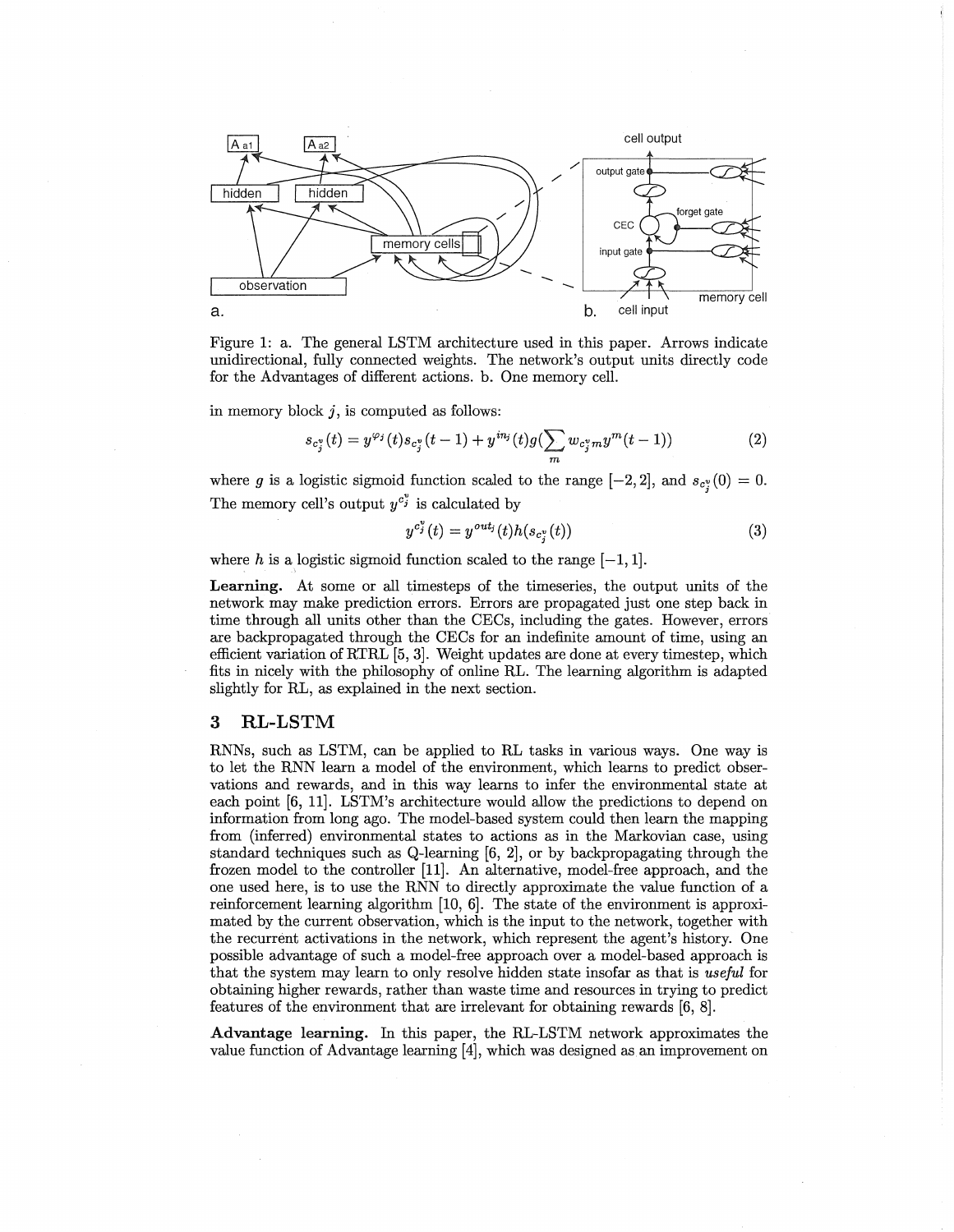Q-Iearning for continuous-time RL. In continuous-time RL, values of adjacent states, and therefore optimal Q-values of different actions in a given state, typically differ by only small amounts, which can easily get lost in noise. Advantage learning remedies this problem by artificially decreasing the values of suboptimal actions in each state. Here Advantage learning is used for both continuous-time and discrete-time RL. Note that the same problem of small differences between values of adjacent states applies to any RL problem with long paths to rewards. And to demonstrate RL-LSTM's potential to bridge long time lags, we need to consider such RL problems. In general, Advantage learning may be more suitable for non-Markovian tasks than Q-Iearning, because it seems less sensitive to getting the value estimations exactly right.

The LSTM network's output units directly code for the Advantage values of different actions. Figure 1a shows the general network architecture used in this paper. As in Q-learning with a function approximator, the temporal difference error  $E^{TD}(t)$ , derived from the equivalent of the Bellman equation for Advantage learning [4], is taken as the function approximator's prediction error at timestep t:

$$
E^{TD}(t) = V(s(t)) + \frac{r(t) + \gamma V(s(t+1)) - V(s(t))}{\kappa} - A(s(t), a(t))
$$
 (4)

where  $A(s, a)$  is the Advantage value of action a in state  $s, r$  is the immediate reward, and  $V(s) = \max_a A(s, a)$  is the value of the state s.  $\gamma$  is a discount factor in the range [0,1], and  $\kappa$  is a constant scaling the difference between values of optimal and suboptimal actions. Output units associated with other actions than the executed one do not receive error signals.

Eligibility traces. In this work, Advantage learning is extended with *eligibility traces,* which have often been found to improve learning in RL, especially in non-Markovian domains [7]. This yields Advantage( $\lambda$ ) learning, and the necessary computations turn out virtually the same as in  $Q(\lambda)$ -learning [1]. It requires the

storage of one eligibility trace 
$$
e_{im}
$$
 per weight  $w_{im}$ . A weight update corresponds to  
\n
$$
w_{im}(t+1) = w_{im}(t) + \alpha E^{TD}(t)e_{im}(t)
$$
, where  $e_{im}(t) = \gamma \lambda e_{im}(t-1) + \frac{\partial y^K(t)}{\partial w_{im}}$ . (5)

K indicates the output unit associated with the executed action,  $\alpha$  is a learning rate parameter, and  $\lambda$  is a parameter determining how fast the eligibility trace decays.  $e_{im}(0) = 0$ , and  $e_{im}(t-1)$  is set to 0 if an exploratory action is taken.

Exploration. Non-Markovian RL requires extra attention to the issue of exploration [2, 8]. Undirected exploration attempts to tryout actions in the same way in each environmental state. However, in non-Markovian tasks, the agent initially does not know which environmental state it is in. Part of the exploration must be aimed at discovering the environmental state structure. Furthermore, in many cases, the non-Markovian environment will provide unambiguous observations indicating the state in some parts, while providing ambiguous observations (hidden state) in other parts. In general, we want more exploration in the ambiguous parts.

This paper employs a directed exploration technique based on these ideas. A separate multilayer feedforward neural network, with the same input as the LSTM network (representing the current observation) and one output unit  $y^v$ , is trained concurrently with the LSTM network. It is trained, using standard backpropagation, to predict the absolute value of the current temporal difference error  $E^{TD}(t)$ as defined byeq. 4, plus its own discounted prediction at the next timestep:

$$
y_d^v(t) = |E^{TD}(t)| + \beta y^v(t+1)
$$
 (6)

where  $y_d^v(t)$  is the desired value for output  $y^v(t)$ , and  $\beta$  is a discount parameter in the range [0,1]. This amounts to attempting to identify which observations are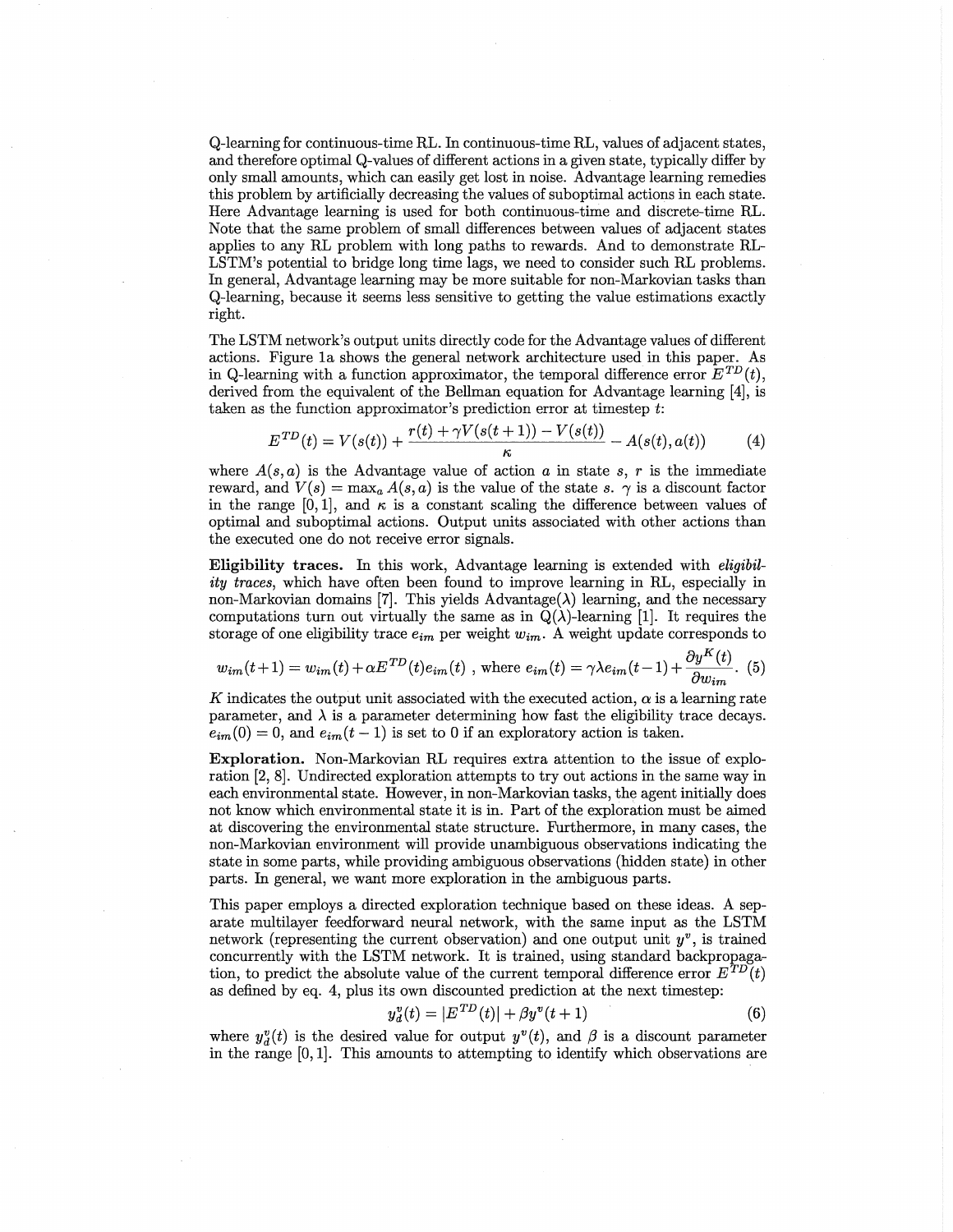

Figure 2: Long-term dependency T-maze with length of corridor  $N = 10$ . At the starting position S the agent's observation indicates where the goal position G is in this episode.

"problematic" , in the sense that they are associated with large errors in the current value estimation (the first term), or precede situations with large such errors (the second term).  $y''(t)$  is linearly scaled and used as the temperature of a Boltzmann action selection rule [12]. The net result is much exploration when, for the current observation, differences between estimated Advantage values are small (the standard effect of Boltzmann exploration), or when there is much "uncertainty" about current Advantage values or Advantage values in the near future (the effect of this directed exploration scheme). This exploration technique has obvious similarities with the statistically more rigorous technique of Interval Estimation (see [12]), as well as with certain model-based approaches where exploration is greater when there is more uncertainty in the predictions of a model [11].

#### 4 Test problems

Long-term dependency T-maze. The first test problem is a non-Markovian grid-based T-maze (see figure 2). It was designed to test RL-LSTM's capability to bridge long time lags, without confounding the results by making the control task difficult in other ways. The agent has four possible actions: move North, East, South, or West. The agent must learn to move from the starting position at the beginning of the corridor to the T-junction. There it must move either North or South to a changing goal position, which it cannot see. However, the location of the goal depends on a "road sign" the agent has seen at the starting position. If the agent takes the correct action at the T-junction, it receives a reward of 4. If it takes the wrong action, it receives a reward of  $-.1$ . In both cases, the episode ends and a new episode starts, with the new goal position set randomly either North or South. During the episode, the agent receives a reward of  $-.1$  when it stands still. At the starting position, the observation is either 011 or 110, in the corridor the observation is 101, and at the T-junction the observation is 010. The length of the corridor  $N$  was systematically varied from 5 to 70. In each condition, 10 runs were performed.

If the agent takes only optimal actions to the T-junction, it must remember the observation from the starting position for  $N$  timesteps to determine the optimal action at the T-junction. Note that the agent is not aided by experiences in which there are shorter time lag dependencies. In fact, the opposite is true. Initially, it takes many more actions until even the T-junction is reached, and the experienced history is very variable from episode to episode. The agent must first learn to reliably move to the T-junction. Once this is accomplished, the agent will begin to experience more or less consistent and shortest possible histories of observations and actions, from which it can learn to extract the relevant piece of information. The directed exploration mechanism is crucial in this regard: it learns to set exploration low in the corridor and high at the T-junction.

The LSTM network had 3 input units, 12 standard hidden units, 3 memory cells, and  $\alpha = .0002$ . The following parameter values were used in all conditions:  $\gamma = .98$ ,  $\lambda =$  $8, \kappa = .1$ . An empirical comparison was made with two alternative systems that have been used in non-Markovian tasks. The long-term dependency nature of the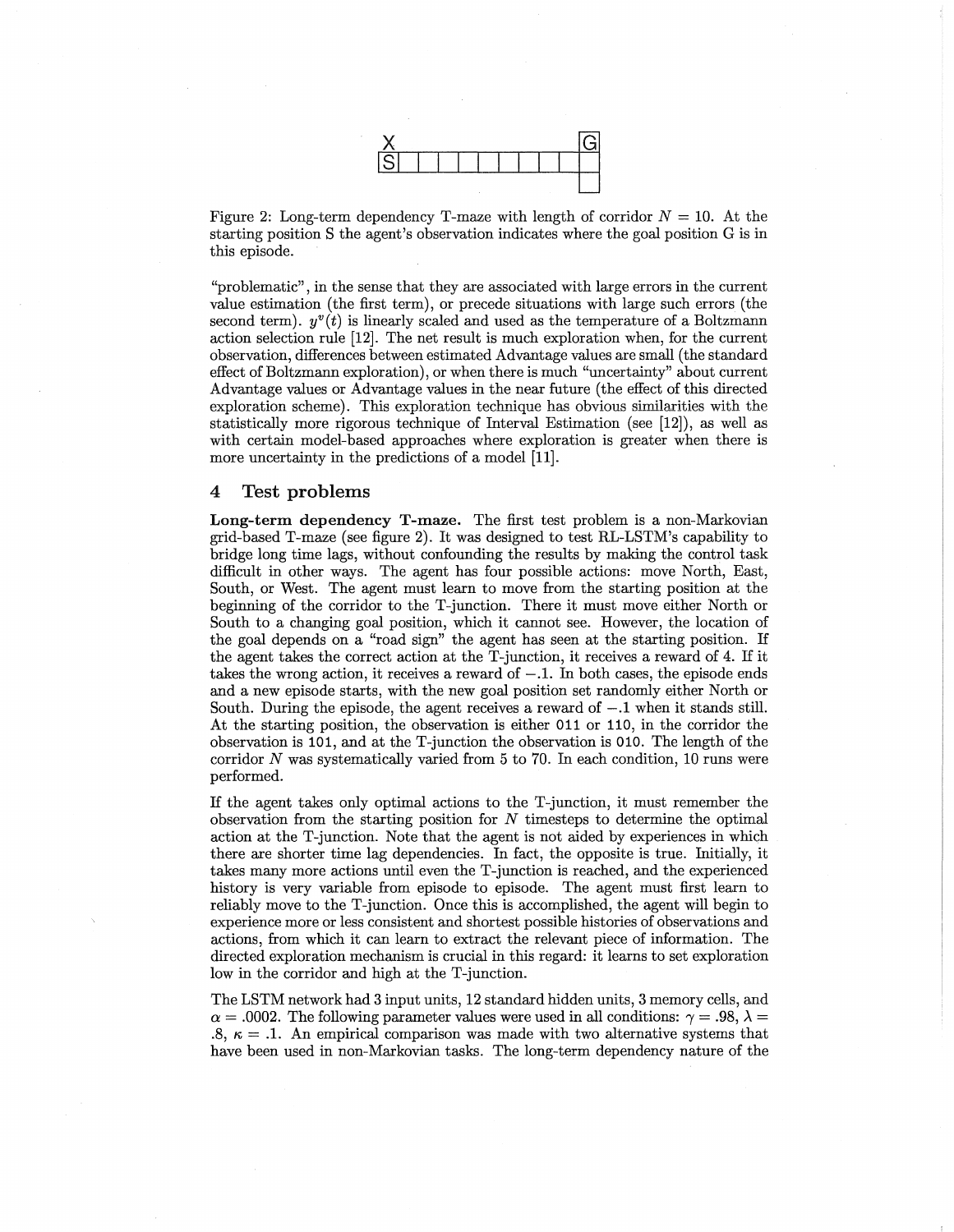

Figure 3: Results in noise-free T-maze task. Left: Number of successful runs (out of 10) as a function of *N,* length of the corridor. Right: Average number of timesteps until success as a function of N.



Figure 4: Results in noisy T-maze task. Left: Number of successful runs (out of 10) as a function of *N,* length of the corridor. Right: Average number of timesteps until success as a function of N.

task virtually rules out history window approaches. Instead, two alternative systems were used that, like LSTM, are capable in principle of representing information for arbitrary long time lags. In the first alternative, the LSTM network was replaced by an Elman-style Simple Recurrent Network, trained using BPTT [6]. Note that the unfolding of the RNN necessary for BPTT means that this is no longer truly online RL. The Elman network had 16 hidden units and 16 context units, and  $\alpha = .001$ . The second alternative is a table-based system extended with memory bits that are part of the observation, and that the controller can switch on and off [9]. Because the task requires the agent to remember just one bit of information, this system had one memory bit, and  $\alpha = 0.01$ . In order to determine the specific contribution of LSTM to performance, in both alternatives all elements of the overall system except LSTM (i.e. Advantage( $\lambda$ ) learning, directed exploration) were left unchanged.

A run was considered a *success* if the agent learned to take the correct action at the T-junction in over 80% of cases, using its stochastic action selection mechanism. In practice, this corresponds to 100% correct action choices at the T-junction using greedy action selection, as well as optimal or near-optimal action choices leading to the T-junction. Figure 3 shows the number of successful runs (out of 10) as a function of the length of the corridor *N,* for each of the three methods. It also shows the average number of timesteps needed to reach success. It is apparent that RL-LSTM is able to deal with much longer time lags than the two alternatives. RL-LSTM has perfect performance up to  $N = 50$ , after which performance gradually decreases. In those cases where the alternatives also reach success, RL-LSTM also learns faster. The reason why the memory bits system performs worst is probably that, in contrast with the other two, it does not explicitly compute the gradient of performance with respect to past events. This should make credit assignment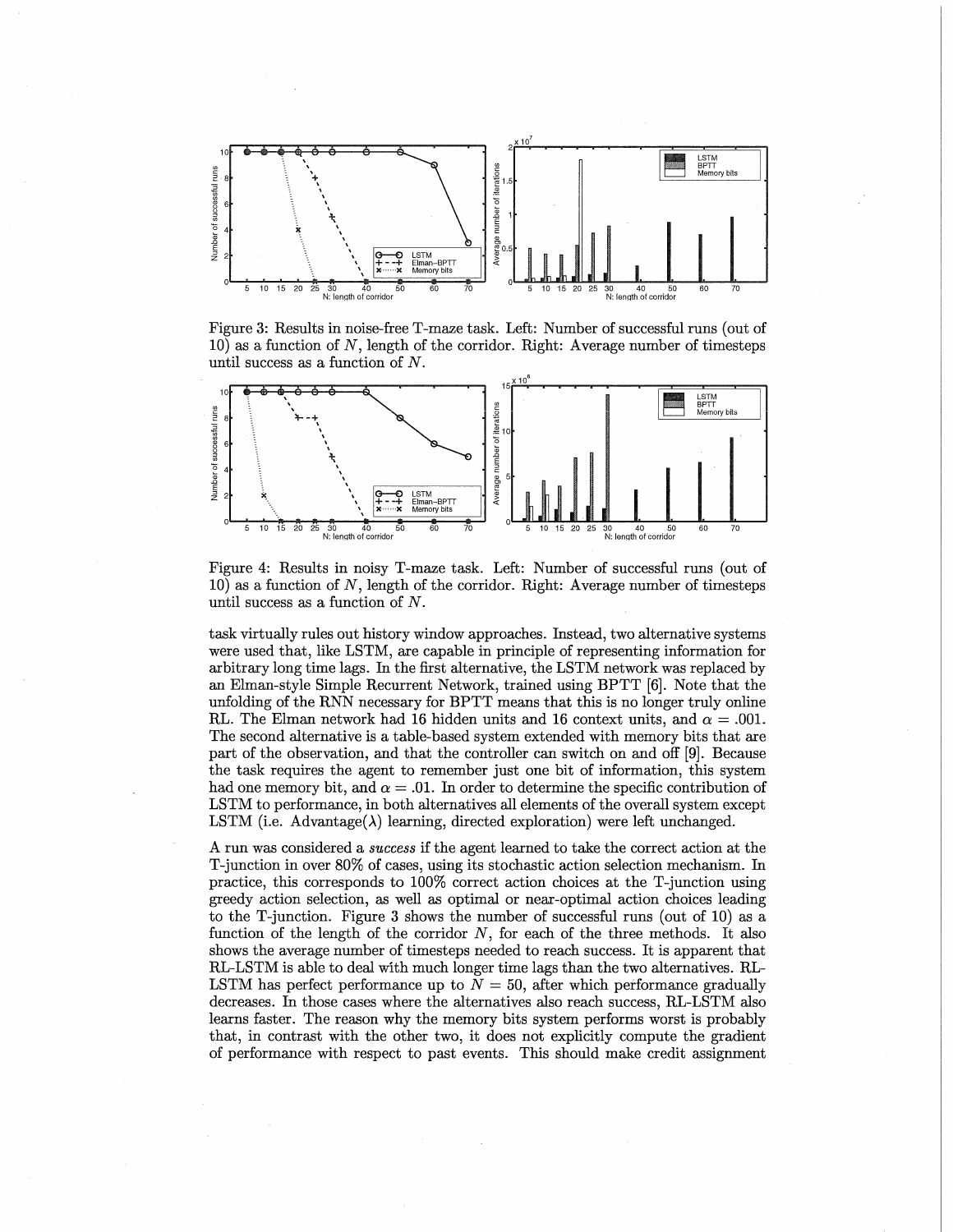less directed and therefore less effective. The Elman-BPTT system does compute such a gradient, but in contrast to LSTM, the gradient information tends to vanish quickly with longer time lags (as explained in section 2).

T-maze with noise. It is one thing to learn long-term dependencies in a noise-free task, it is quite another thing to do so in the presence of severe noise. To investigate this, a very noisy variation of the T-maze task described above was designed. Now the observation in the corridor is aOb, where a and b are independent, uniformly distributed random values in the range [0, 1], generate online. All other aspects of the task remain the same as above. Both the LSTM and the Elman-BPTT system were also left unchanged. To allow for a fair comparison, the table-based memory bit system's observation was computed using Michie and Chambers's BOXES state aggregation mechanism (see [12]), partitioning each input dimension into three equal regions.

Figure 4 shows the results. The memory bit system suffers most from the noise. This is not very surprising because a table-based system, even if augmented with BOXES state aggregation, does not give very sophisticated generalization. The two RNN approaches are hardly affected by the severe noise in the observations. Most importantly, RL-LSTM again significantly outperforms the others, both in terms of the maximum time lag it can deal with, and in terms of the number of timesteps needed to learn the task.

Multi-mode pole balancing. The third test problem is less artificial than the T-mazes and has more complicated dynamics. It consists of a difficult variation of the classical pole balancing task. In the pole balancing task, an agent must balance an inherently unstable pole, hinged to the top of a wheeled cart that travels along a track, by applying left and right forces to the cart. Even in the Markovian version, the task requires fairly precise control to solve it.

The version used in this experiment is made more difficult by two sources of hidden state. First, as in [6], the agent cannot observe the state information corresponding to the cart velocity and pole angular velocity. It has to learn to approximate this (continuous) information using its recurrent connections in order to solve the task. Second, the agent must learn to operate in two different modes. In mode A, action 1 is left push and action 2 is right push. In mode B, this is reversed: action 1 is *right* push and action 2 is *left* push. Modes are randomly set at the beginning of each episode. The information which mode the agent is operating in is provided to the agent only for the first second of the episode. After that, the corresponding input unit is set to zero and the agent must *remember* which mode it is in. Obviously, failing to remember the mode leads to very poor performance. The only reward signal is  $-1$  if the pole falls past  $\pm 12^{\circ}$  or if the cart hits either end of the track. Note that the agent must learn to remember the (discrete) mode information for an infinite amount of time if it is to learn to balance the pole indefinitely. This rules out history window approaches altogether. However, in contrast with the T-mazes, the system now has the benefit of starting with relatively short time lags.

The LSTM network had 2 output units, 14 standard hidden units, and 6 memory cells. It has 3 input units: one each for cart position and pole angle; and one for the mode of operation, set to zero after one second of simulated time (50 timesteps).  $\gamma = .95, \lambda = .6, \kappa = .2, \alpha = .002$ . In this problem, directed exploration was not necessary, because in contrast to the T-mazes, imperfect policies lead to many different experiences with reward signals, and there is hidden state everywhere in the environment. For a continuous problem like this, a table-based memory bit system is not suited very well, so a comparison was only made with the Elman-BPTT system, which had 16 hidden and context units and  $\alpha = .002$ .